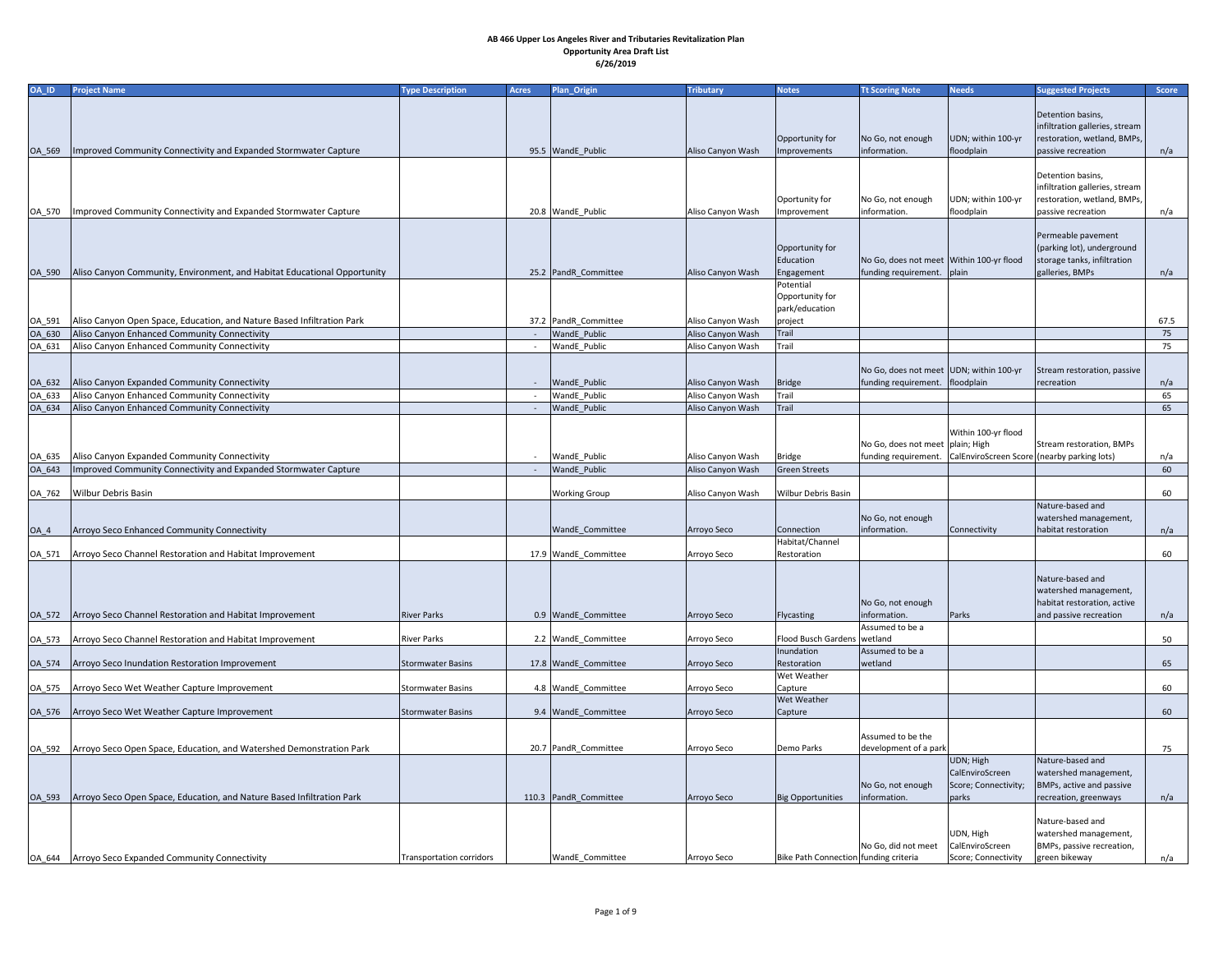| OA_ID  | <b>Project Name</b>                                                  | <b>Type Description</b>         | <b>Acres</b> | Plan_Origin                           | <b>Tributary</b>       | <b>Notes</b>                               | <b>Tt Scoring Note</b>                         | <b>Needs</b>                                                       | <b>Suggested Projects</b>                                            | Score |
|--------|----------------------------------------------------------------------|---------------------------------|--------------|---------------------------------------|------------------------|--------------------------------------------|------------------------------------------------|--------------------------------------------------------------------|----------------------------------------------------------------------|-------|
|        |                                                                      |                                 |              |                                       |                        |                                            |                                                |                                                                    |                                                                      |       |
|        |                                                                      |                                 |              |                                       |                        |                                            |                                                |                                                                    | Nature-based and                                                     |       |
|        |                                                                      |                                 |              |                                       |                        |                                            |                                                | UDN, High                                                          | watershed management,                                                |       |
|        |                                                                      |                                 |              |                                       |                        |                                            | No Go, did not meet                            | CalEnviroScreen                                                    | BMPs, passive recreation,                                            |       |
| OA_645 | Arroyo Seco Expanded Community Connectivity                          | Transportation corridors        |              | WandE_Committee                       | Arroyo Seco            | Possible Bike Lane                         | funding criteria                               | Score; Connectivity                                                | green bikeway                                                        | n/a   |
|        |                                                                      |                                 |              |                                       |                        |                                            |                                                |                                                                    |                                                                      |       |
|        |                                                                      |                                 |              |                                       |                        |                                            | Did not indicate open                          |                                                                    |                                                                      |       |
|        |                                                                      |                                 |              |                                       |                        |                                            | space as core quality,                         |                                                                    |                                                                      |       |
|        |                                                                      |                                 |              |                                       |                        |                                            | as the shapefile is a                          |                                                                    |                                                                      |       |
|        |                                                                      |                                 |              |                                       |                        |                                            | line and the acres of                          |                                                                    |                                                                      |       |
|        |                                                                      |                                 |              |                                       |                        |                                            | open space could not                           |                                                                    |                                                                      |       |
| OA_673 | Arroyo Seco Enhanced Wildlife Corridor and Habitat                   |                                 |              | PandR Public                          | Arroyo Seco            | Wildlife Corridor                          | be determined                                  |                                                                    |                                                                      | 45    |
|        |                                                                      |                                 |              |                                       |                        |                                            |                                                |                                                                    |                                                                      |       |
|        |                                                                      |                                 |              |                                       |                        |                                            | Did not indicate open                          |                                                                    |                                                                      |       |
|        |                                                                      |                                 |              |                                       |                        |                                            | space as core quality,                         |                                                                    |                                                                      |       |
|        |                                                                      |                                 |              |                                       |                        |                                            | as the shapefile is a<br>line and the acres of |                                                                    |                                                                      |       |
|        |                                                                      |                                 |              |                                       |                        |                                            | open space could not                           |                                                                    |                                                                      |       |
| OA_674 | Arroyo Seco Enhanced Wildlife Corridor and Habitat                   |                                 |              | PandR_Public                          | Arroyo Seco            | <b>Wildlife Corridor</b>                   | be determined                                  |                                                                    |                                                                      | 45    |
|        |                                                                      |                                 |              | Arroyo Seco Watershed                 |                        |                                            |                                                |                                                                    |                                                                      |       |
| OA_685 | Arroyo through Los Angeles                                           |                                 |              | 3,795.1 Restoration Feasibility Study | Arroyo Seco            |                                            |                                                |                                                                    |                                                                      | 95    |
|        |                                                                      |                                 |              | Arroyo Seco Watershed                 |                        |                                            |                                                |                                                                    |                                                                      |       |
| OA_686 | Arroyo through South Pasadena                                        |                                 |              | 544.0 Restoration Feasibility Study   | Arroyo Seco            |                                            |                                                |                                                                    |                                                                      | 67.5  |
|        |                                                                      |                                 |              | Arroyo Seco Watershed                 |                        |                                            |                                                |                                                                    |                                                                      |       |
| OA_693 | Confluence with Los Angeles River                                    |                                 |              | 204.2 Restoration Feasibility Study   | Arroyo Seco            |                                            |                                                |                                                                    |                                                                      | 85    |
|        |                                                                      |                                 |              | LA River Habitat Enhancement          |                        |                                            |                                                |                                                                    |                                                                      |       |
| OA_699 | Elysian Park Native Habitat                                          |                                 |              | 609.5 Study and Opportunities         | Arroyo Seco            |                                            |                                                |                                                                    |                                                                      | 85    |
|        |                                                                      |                                 |              | Arroyo Seco Watershed                 |                        |                                            |                                                |                                                                    |                                                                      |       |
| OA_700 | <b>Foothill Communities</b>                                          |                                 |              | 5,249.0 Restoration Feasibility Study | Arroyo Seco            |                                            |                                                |                                                                    |                                                                      | 75    |
|        |                                                                      |                                 |              | Arroyo Seco Watershed                 |                        |                                            |                                                |                                                                    |                                                                      |       |
| OA_703 | Hahamongna Watershed Park                                            |                                 |              | 702.0 Restoration Feasibility Study   | Arroyo Seco            |                                            |                                                |                                                                    |                                                                      | 72.5  |
| OA_713 | LA River Ecosystem Restoration IFR (p. 106)                          |                                 | 290.2 IFR    |                                       | Arroyo Seco            |                                            |                                                |                                                                    |                                                                      | 90    |
| OA_714 | LA River Ecosystem Restoration IFR (p. 107)                          |                                 | 227.5 IFR    |                                       | Arroyo Seco            |                                            |                                                |                                                                    |                                                                      | 90    |
|        |                                                                      |                                 |              | Arroyo Seco Watershed                 |                        |                                            |                                                |                                                                    |                                                                      |       |
| OA_732 | Pasadena's Central Arroyo                                            |                                 |              | 4,241.5 Restoration Feasibility Study | Arroyo Seco            |                                            |                                                |                                                                    |                                                                      | 87.5  |
|        |                                                                      |                                 |              | Arroyo Seco Watershed                 |                        |                                            |                                                |                                                                    |                                                                      |       |
| OA_733 | Pasadena's Lower Arroyo                                              |                                 |              | 1,033.4 Restoration Feasibility Study | Arroyo Seco            |                                            |                                                |                                                                    |                                                                      | 72.5  |
|        |                                                                      |                                 |              |                                       |                        |                                            | No Go, not enough                              |                                                                    |                                                                      |       |
|        |                                                                      |                                 |              |                                       |                        |                                            | information. Data is a                         |                                                                    |                                                                      |       |
|        |                                                                      |                                 |              |                                       |                        |                                            | point, does not show                           | UDN; High                                                          |                                                                      |       |
|        |                                                                      |                                 |              |                                       | <b>Burbank Western</b> |                                            | extent of OA along                             |                                                                    | CalEnviroSceen Score; Green street, green ways,                      |       |
| $OA_5$ | Burbank Western Expanded Public Transit Connectivity                 | <b>Transportation corridors</b> |              | WandE_Committee                       | Channel                |                                            | corridor.                                      | High impervious area   revegetation, BMPs                          |                                                                      | n/a   |
|        |                                                                      |                                 |              |                                       |                        |                                            |                                                |                                                                    | Infiltration gallery,                                                |       |
|        |                                                                      |                                 |              |                                       |                        |                                            |                                                | No Go, does not meet   High CalEnviroScreen   permeable pavement,  |                                                                      |       |
|        |                                                                      |                                 |              |                                       | <b>Burbank Western</b> | Most Bridges on this funding criteria; not |                                                | Score; High                                                        | underground detention                                                |       |
| OA_577 | Burbank Western Expanded Community Connectivity                      | <b>Bridge Crossings</b>         |              | 3.1 WandE_Committee                   | Channel                | Lines                                      | enough information.                            | impervious area                                                    | basin, revegetation                                                  | n/a   |
|        |                                                                      |                                 |              |                                       | <b>Burbank Western</b> | Compass Tree EDUC                          |                                                |                                                                    |                                                                      |       |
| OA_594 | Compass Tree EDUC Park Pocket Enhancement and Community Connectivity | Parks                           |              | 17.0 PandR_Committee                  | Channel                | Park Pocket                                |                                                |                                                                    |                                                                      | 80    |
|        |                                                                      |                                 |              |                                       |                        |                                            | No Go, not enough<br>information. Data is a    |                                                                    |                                                                      |       |
|        |                                                                      |                                 |              |                                       |                        |                                            | point, does not show                           |                                                                    |                                                                      |       |
|        |                                                                      |                                 |              |                                       | <b>Burbank Western</b> |                                            | extent of OA along                             |                                                                    | UDN; High impervious Green street, green ways,                       |       |
| $OA_6$ | Burbank Western Expanded Public Transit Connectivity                 | <b>Transportation corridors</b> |              | <b>WandE</b> Committee                | Channel                |                                            | corridor.                                      | <b>area</b>                                                        | revegetation, BMPs                                                   | n/a   |
|        |                                                                      |                                 |              |                                       | <b>Burbank Western</b> |                                            | Assumed bike path                              |                                                                    |                                                                      |       |
|        | OA_646  Burbank Western Expanded Bike Path and Connectivity          | <b>Transportation corridors</b> |              | WandE_Committee                       | Channel                | <b>Bike Path</b>                           | along tributary                                |                                                                    |                                                                      | 90    |
|        |                                                                      |                                 |              |                                       |                        |                                            |                                                |                                                                    |                                                                      |       |
|        |                                                                      |                                 |              |                                       |                        |                                            | No Go, not enough                              | UDN; High                                                          |                                                                      |       |
|        |                                                                      |                                 |              |                                       | <b>Burbank Western</b> | Bike Path - Goes to                        |                                                |                                                                    | information. Assumed CalEnviroSceen Score; Green street, green ways, |       |
| OA_647 | Burbank Western Expanded Bike Path and Connectivity                  | <b>Transportation corridors</b> |              | WandE_Committee                       | Channel                | <b>North Station</b>                       |                                                | bike lane along street   High impervious area   revegetation, BMPs |                                                                      | n/a   |
|        |                                                                      |                                 |              |                                       |                        |                                            |                                                | UDN; High                                                          |                                                                      |       |
|        |                                                                      |                                 |              |                                       |                        |                                            | No Go, not enough                              | CalEnviroScreen                                                    |                                                                      |       |
|        |                                                                      |                                 |              |                                       | <b>Burbank Western</b> |                                            | information. Assumed Score; High               |                                                                    | Green street, green ways,                                            |       |
| OA_667 | Burbank Western Expanded Bike Path and Community Connectivity        | Transportation corridors        |              | PandR Committee                       | Channel                | Bike Path                                  | bike lane along street impervious area         |                                                                    | revegetation, BMPs                                                   | n/a   |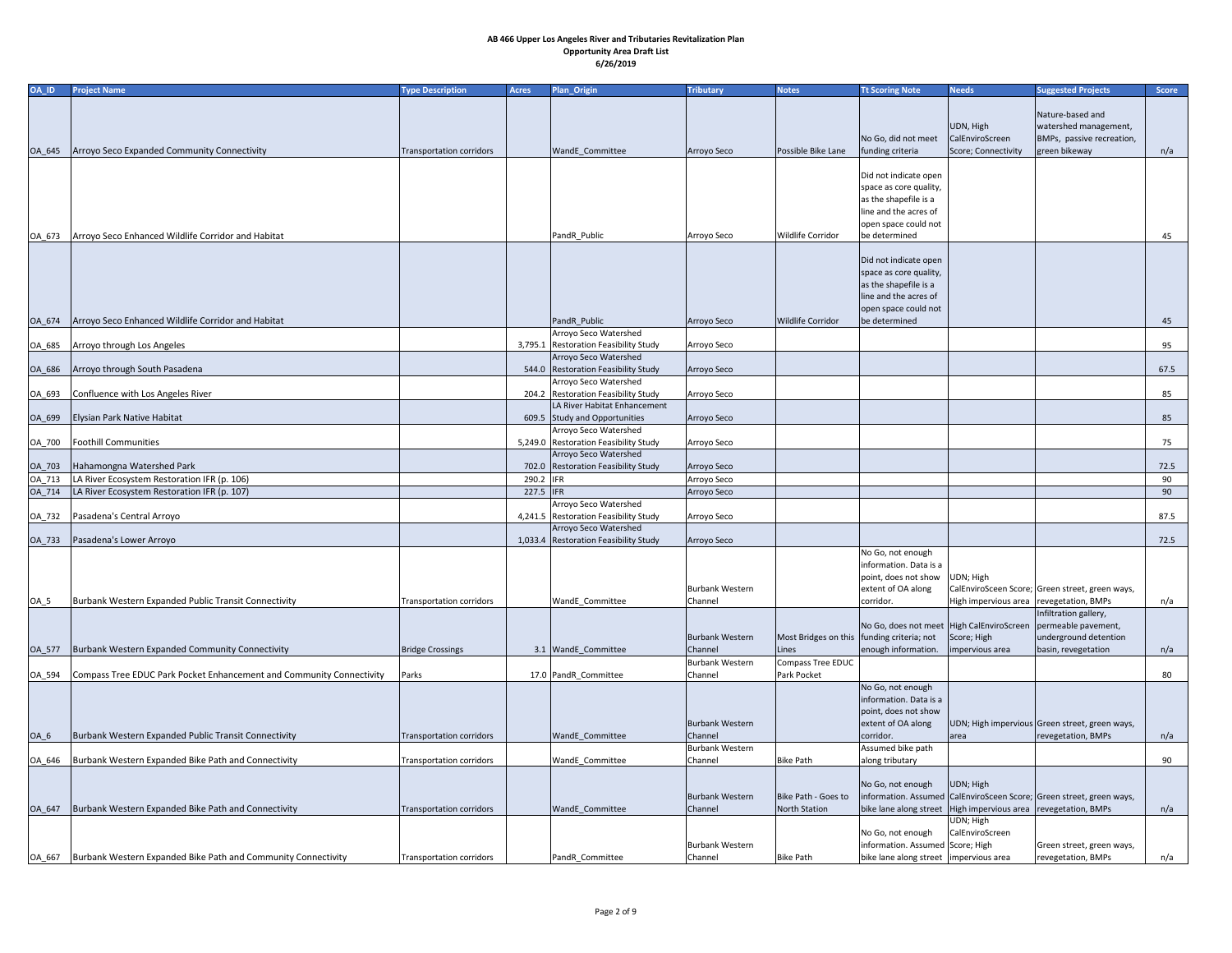| <b>OA_ID</b>  | <b>Project Name</b>                                                              | <b>Type Description</b>         | <b>Acres</b> | <b>Plan_Origin</b>                                           | <b>Tributary</b>       | <b>Notes</b>                 | <b>Tt Scoring Note</b> | <b>Needs</b> | <b>Suggested Projects</b> | <b>Score</b> |
|---------------|----------------------------------------------------------------------------------|---------------------------------|--------------|--------------------------------------------------------------|------------------------|------------------------------|------------------------|--------------|---------------------------|--------------|
|               |                                                                                  |                                 |              |                                                              | <b>Burbank Western</b> |                              |                        |              |                           |              |
|               | [OA_668   Burbank Western Expanded Bike Path and Community Connectivity          | Transportation corridors        |              | PandR Committee                                              | Channel                | <b>Bike Path</b>             |                        |              |                           | 65           |
|               |                                                                                  |                                 |              |                                                              |                        |                              |                        |              |                           |              |
|               |                                                                                  |                                 |              |                                                              | <b>Burbank Western</b> | <b>Wildlife Connectivity</b> |                        |              |                           |              |
|               | OA_675   Burbank Western Expanded Wildlife Corridor and Connectivity             | <b>Ecological Connections</b>   |              | PandR Public                                                 | Channel                | Needed                       |                        |              |                           | 40           |
|               |                                                                                  |                                 |              |                                                              |                        | <b>Existing Bike Path</b>    |                        |              |                           |              |
|               |                                                                                  |                                 |              |                                                              |                        | Connects to                  |                        |              |                           |              |
| $OA_1$        | Enhanced and Expanded Bike Trail and Community Connectivity                      | <b>Transportation corridors</b> |              | <b>WandE</b> Public                                          | LA River Watershed     | Chinatown                    |                        |              |                           | $\mathbf{0}$ |
| OA 636        | <b>Expanded Community Connectivity</b>                                           | <b>Bridge Crossings</b>         |              | WandE Public                                                 | LA River Watershed     | <b>Bridge</b>                |                        |              |                           | n/a          |
|               |                                                                                  |                                 |              |                                                              |                        | <b>Bike Path</b>             |                        |              |                           |              |
|               |                                                                                  |                                 |              |                                                              |                        | Connectivity to              |                        |              |                           |              |
| OA_637        | <b>River Path Connectivity to Public Transit</b>                                 | Transportation corridors        |              | <b>WandE</b> Public                                          | LA River Watershed     | Metrolink                    |                        |              |                           | $\mathbf{0}$ |
| OA_680        | Angeles Gateway Preserve                                                         |                                 |              | 129.6 Tujunga-Pacoima Watershed Plan                         | LA River Watershed     |                              |                        |              |                           | 40           |
|               |                                                                                  |                                 |              | Arroyo Seco Watershed                                        |                        |                              |                        |              |                           |              |
| <b>OA_681</b> | Angeles National Forest                                                          |                                 |              | 13,877.2 Restoration Feasibility Study                       | LA River Watershed     |                              |                        |              |                           | 42.5         |
| OA_682        | Angeles National Forest Link                                                     |                                 |              | 393.3 Pacoima Wash Vision Plan                               | LA River Watershed     |                              |                        |              |                           | 45           |
|               |                                                                                  |                                 |              | LA River Urban Wildlife Refuge                               |                        |                              |                        |              |                           |              |
| <b>OA_687</b> | <b>Basset Swale</b>                                                              |                                 |              | 0.9 Report                                                   | LA River Watershed     |                              |                        |              |                           | 72.5         |
| OA 688        | Big Tujunga Dam Enhancement Project                                              |                                 |              | 3.5 Tujunga-Pacoima Watershed Plan                           | LA River Watershed     |                              |                        |              |                           | 32.5         |
|               |                                                                                  |                                 |              | LA River Urban Wildlife Refuge                               |                        |                              |                        |              |                           |              |
| OA_690        | Canoga Magnet School Riparian Nursery                                            |                                 |              | 1.4 Report                                                   | LA River Watershed     |                              |                        |              |                           | 37.5         |
|               |                                                                                  |                                 |              | LA River Urban Wildlife Refuge                               |                        |                              |                        |              |                           |              |
|               | OA_691   Canoga Park High School Cooperative Habitat and Detention Area          |                                 |              | 0.6 Report                                                   | LA River Watershed     |                              |                        |              |                           | 32.5         |
|               |                                                                                  |                                 |              | LA River Habitat Enhancement                                 |                        |                              |                        |              |                           |              |
| OA_694        | Create River-Adjacent Floodplain Habitat in the State Park Bowtie Parcel         |                                 |              | 27.2 Study and Opportunities                                 | LA River Watershed     |                              |                        |              |                           | 37.5         |
|               |                                                                                  |                                 |              | LA River Habitat Enhancement                                 |                        |                              |                        |              |                           |              |
| OA_695        | Create River-Adjacent Floodplain Habitat in the Taylor Yard G2 Parcel            |                                 |              | 43.6 Study and Opportunities                                 | LA River Watershed     |                              |                        |              |                           | 37.5         |
|               |                                                                                  |                                 |              | LA River Urban Wildlife Refuge                               |                        |                              |                        |              |                           |              |
| OA_696        | Demonstration Commercial Retrofit (project 10)                                   |                                 |              | 4.6 Report                                                   | LA River Watershed     |                              |                        |              |                           | 32.5         |
|               |                                                                                  |                                 |              | LA River Urban Wildlife Refuge                               |                        |                              |                        |              |                           |              |
| OA_697        | Demonstration Commercial Retrofit (project 8)                                    |                                 |              | 1.0 Report                                                   | LA River Watershed     |                              |                        |              |                           | 32.5         |
|               |                                                                                  |                                 |              | LA River Urban Wildlife Refuge                               |                        |                              |                        |              |                           |              |
|               | OA_698  Demonstration Housing Retrofit                                           |                                 |              | 1.0 Report                                                   | LA River Watershed     |                              |                        |              |                           | 37.5         |
|               |                                                                                  |                                 |              | LA River Urban Wildlife Refuge                               |                        |                              |                        |              |                           |              |
|               | OA_702   Habitat and Stormwater Detention Area                                   |                                 |              | 1.6 Report                                                   | LA River Watershed     |                              |                        |              |                           | 32.5         |
|               |                                                                                  |                                 |              |                                                              |                        |                              |                        |              |                           |              |
|               | OA_711  Invasive Plant Removal and Maintenance of Endangered Arroyo Toad Habitat |                                 |              | 18,590.0 Tujunga-Pacoima Watershed Plan   LA River Watershed |                        |                              |                        |              |                           | 20           |
| OA_715        | Lederer Ranch                                                                    |                                 |              | 10.5 LA River Wildlife Refuge Report                         | LA River Watershed     |                              |                        |              |                           | 32.5         |
|               |                                                                                  |                                 |              | LA River Urban Wildlife Refuge                               |                        |                              |                        |              |                           |              |
|               | OA_717   Los Angeles River Walk                                                  |                                 |              | $21.1$ Report                                                | LA River Watershed     |                              |                        |              |                           | 32.5         |
| OA_720        | Natura Park and Housing                                                          |                                 |              | 11.1 LA River Wildlife Refuge Report                         | LA River Watershed     |                              |                        |              |                           | 40           |
|               |                                                                                  |                                 |              | LA River Urban Wildlife Refuge                               |                        |                              |                        |              |                           |              |
| OA_721        | Neighborhood Nature Park                                                         |                                 |              | 0.5 Report                                                   | LA River Watershed     |                              |                        |              |                           | 45           |
|               |                                                                                  |                                 |              | LA River Urban Wildlife Refuge                               |                        |                              |                        |              |                           |              |
|               | OA_722   Owensmouth Healthy River Walk                                           |                                 |              | 15.1 Report                                                  | LA River Watershed     |                              |                        |              |                           | 32.5         |
|               |                                                                                  |                                 |              | LA River Urban Wildlife Refuge                               |                        |                              |                        |              |                           |              |
| OA_723        | Owensmouth High School Cooperative Habitat and Detention Area                    |                                 |              | 0.6 Report                                                   | LA River Watershed     |                              |                        |              |                           | 37.5         |
| OA_726        | Pacoima Neighborhood Retrofit                                                    |                                 |              | 979.3 Tujunga-Pacoima Watershed Plan   LA River Watershed    |                        |                              |                        |              |                           | 40           |
| OA_727        | Pacoima Reservoir Sediment Removal                                               |                                 |              | 12.5 Tujunga-Pacoima Watershed Plan   LA River Watershed     |                        |                              |                        |              |                           | 32.5         |
| OA_731        | Panorama City Creek Restoration                                                  |                                 |              | 162.4 Tujunga-Pacoima Watershed Plan   LA River Watershed    |                        |                              |                        |              |                           | 37.5         |
|               |                                                                                  |                                 |              | LA River Urban Wildlife Refuge                               |                        |                              |                        |              |                           |              |
| OA_737        | Rain Gardens and River Access Points                                             |                                 |              | 0.8 Report                                                   | LA River Watershed     |                              |                        |              |                           | 37.5         |
| OA_738        | Riparian Garden                                                                  |                                 |              | 9.2 LA River Wildlife Refuge Report                          | LA River Watershed     |                              |                        |              |                           | 42.5         |
| OA_745        | Sunland Park Retrofit                                                            |                                 |              | 8.4 Tujunga-Pacoima Watershed Plan   LA River Watershed      |                        |                              |                        |              |                           | 32.5         |
| OA_759        | Verdugo Hills High School Retrofit                                               |                                 |              | 24.4 Tujunga-Pacoima Watershed Plan   LA River Watershed     |                        |                              |                        |              |                           | 37.5         |
| OA_760        | Wilson Canyon Wash and Sylmar High School Retrofit                               |                                 |              | 85.6 Tujunga-Pacoima Watershed Plan   LA River Watershed     |                        |                              |                        |              |                           | 45           |
| OA_761        | Wyngate Street Pocket Park                                                       |                                 |              | 1.0 Tujunga-Pacoima Watershed Plan LA River Watershed        |                        |                              |                        |              |                           | 32.5         |
|               | Arleta Greenbelt                                                                 |                                 |              | 2,036.1 Tujunga-Pacoima Watershed Plan Multiple; Pacoima     |                        |                              |                        |              |                           |              |
| OA_683        | Pacoima Median and Bike Trail                                                    |                                 |              | 217.5 Tujunga-Pacoima Watershed Plan Multiple; Pacoima       |                        |                              |                        |              |                           | 100          |
| OA_725        |                                                                                  |                                 |              |                                                              |                        |                              |                        |              |                           | 85           |
|               | OA_734   Power Line Easement Recharge Project                                    |                                 |              | 1,173.9 Tujunga-Pacoima Watershed Plan Multiple; Pacoima     |                        |                              |                        |              |                           | 95           |
| OA_736        | Railroad ROW Improvement                                                         |                                 |              | 97.6 Tujunga-Pacoima Watershed Plan Multiple; Pacoima        |                        |                              |                        |              |                           | 87.5         |
| OA_751        | Tujunga and Pacoima Wash Bridge Retrofit and Channel Expansion                   |                                 |              | 33.4 Tujunga-Pacoima Watershed Plan   Multiple; Pacoima      |                        |                              |                        |              |                           | 87.5         |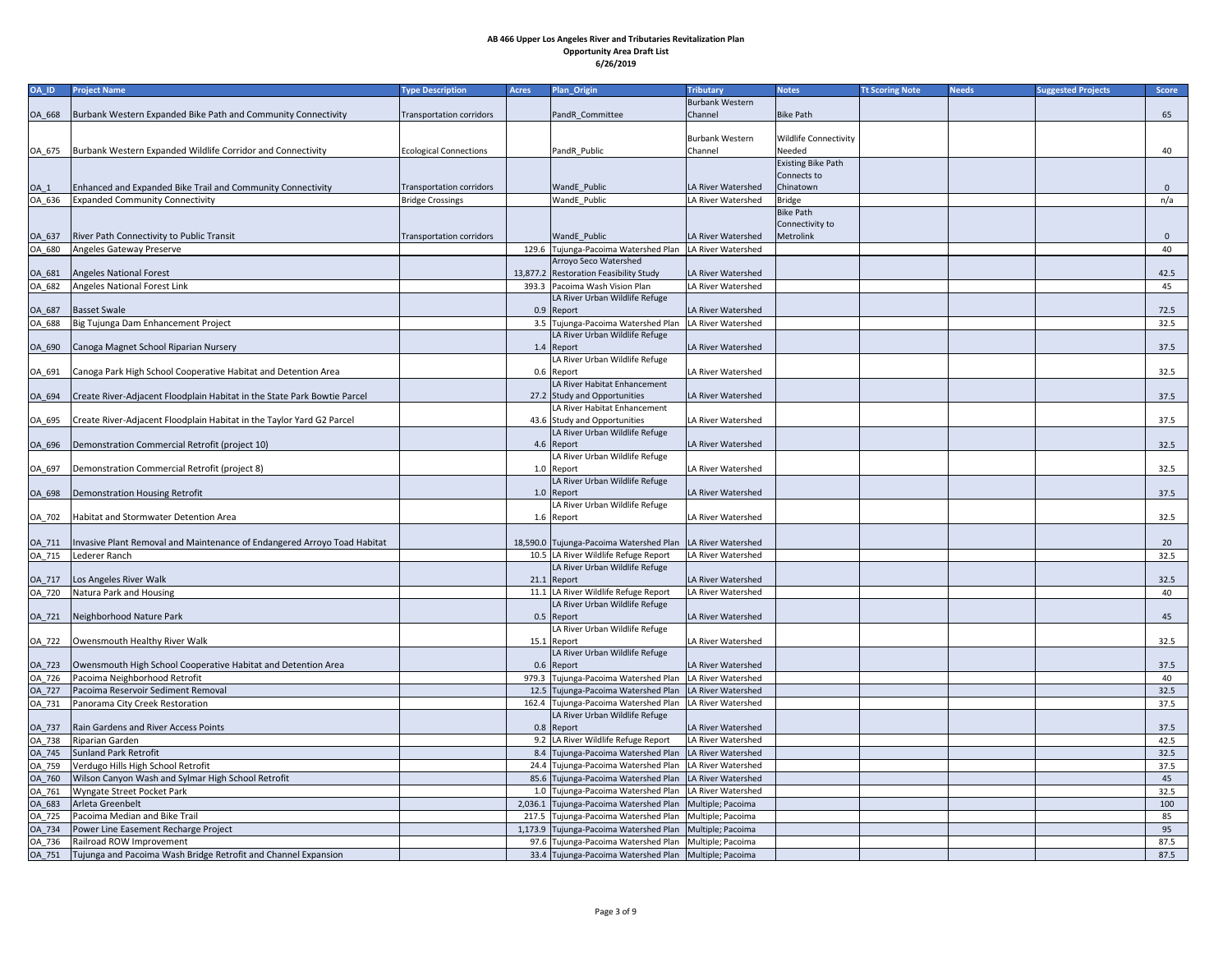| OA_ID  | <b>Project Name</b>                                                  | <b>Type Description</b> | <b>Acres</b> | <b>Plan_Origin</b>                   | <b>Tributary</b>  | <b>Notes</b>                   | <b>Tt Scoring Note</b>                           | <b>Needs</b>                          | <b>Suggested Projects</b>    | <b>Score</b> |
|--------|----------------------------------------------------------------------|-------------------------|--------------|--------------------------------------|-------------------|--------------------------------|--------------------------------------------------|---------------------------------------|------------------------------|--------------|
| OA_752 | Tujunga Tataviam Village Parks                                       |                         |              | 135.8 Tujunga-Pacoima Watershed Plan | Multiple; Pacoima |                                |                                                  |                                       |                              | 90           |
| OA_735 | <b>Primary Street Improvement Project</b>                            |                         |              | 171.7 Tujunga-Pacoima Watershed Plan | Multiple; Tujunga |                                |                                                  |                                       |                              | 77.5         |
| OA_754 | Tujunga Wash Project Section 1135                                    |                         |              | 124.3 Tujunga-Pacoima Watershed Plan | Multiple; Tujunga |                                |                                                  |                                       |                              | 87.5         |
|        |                                                                      |                         |              | LA River Habitat Enhancement         |                   |                                |                                                  |                                       |                              |              |
| OA_709 | In Channel Habitat Enhancement Projects with Active Planting/Seeding |                         |              | 518.5 Study and Opportunities        | Multiple; Verdugo |                                |                                                  |                                       |                              | 90           |
|        |                                                                      |                         |              | LA River Habitat Enhancement         |                   |                                |                                                  |                                       |                              |              |
| OA_710 | In Channel Habitat Enhancement Projects with Passive Recruitment     |                         |              | 518.5 Study and Opportunities        | Multiple; Verdugo |                                |                                                  |                                       |                              | 90           |
|        | OA_712   LA River Ecosystem Restoration IFR (p. 105)                 |                         | 324.9 IFR    |                                      | Multiple; Verdugo |                                |                                                  |                                       |                              | 90           |
|        |                                                                      |                         |              |                                      |                   |                                |                                                  | Connectivity; High                    | Nature-based and             |              |
|        |                                                                      |                         |              |                                      |                   |                                |                                                  | CalEnvironScreen                      | watershed management,        |              |
|        |                                                                      |                         |              |                                      |                   |                                | No Go, did not meet                              | Score; habitat                        | habitat restoration,         |              |
|        |                                                                      |                         |              |                                      |                   |                                | funding criteria; not                            | restoration potential                 | revegetation (in adjacent    |              |
| OA_11  | Pacoima Wash Underpass Enhancement                                   |                         |              | PandR Committee                      | Pacoima Wash      | <b>Homeless Hotspot</b>        | enough information.                              | (tributary adjacent)                  | park)                        | n/a          |
|        |                                                                      |                         |              |                                      |                   |                                |                                                  |                                       |                              |              |
| OA_561 | Stormwater Capture and Infiltration                                  | Parks                   |              | 10.7 WandE Public                    | Pacoima Wash      | Infiltration Galleries         |                                                  |                                       |                              | 60           |
|        |                                                                      |                         |              |                                      |                   | Opportunities for              |                                                  |                                       |                              |              |
| OA_562 | Stormwater Capture and Flooding Opportunity                          | Parks                   |              | 5.8 WandE Public                     | Pacoima Wash      | Diversion                      |                                                  |                                       |                              | 75           |
|        |                                                                      |                         |              |                                      |                   | Opportunities for              |                                                  |                                       |                              |              |
| OA_563 | Stormwater Capture and Flooding Opportunity                          | Parks                   |              | 20.0 WandE_Public                    | Pacoima Wash      | Diversion                      |                                                  |                                       |                              | 75           |
| OA_564 | Stormwater Capture and Flooding Opportunity                          |                         |              | 23.1 WandE_Public                    | Pacoima Wash      | Opportunities for<br>Diversion |                                                  |                                       |                              | 65           |
|        |                                                                      |                         |              |                                      |                   | Opportunities for              |                                                  |                                       |                              |              |
| OA_565 | Stormwater Capture and Flooding Opportunity                          |                         |              | 10.1 WandE_Public                    | Pacoima Wash      | <b>Diversion</b>               |                                                  |                                       |                              | 70           |
|        |                                                                      |                         |              |                                      |                   |                                | No Go, not enough                                |                                       |                              |              |
|        |                                                                      |                         |              |                                      |                   |                                | information; This                                |                                       |                              |              |
|        |                                                                      |                         |              |                                      |                   |                                | project area is the                              |                                       |                              |              |
|        |                                                                      |                         |              |                                      |                   |                                | same project area as                             |                                       |                              |              |
|        | OA_566   Pacoima Wash Open Space and Community Connectivity          |                         |              | 172.0   WandE_Public                 | Pacoima Wash      | Planning                       | OA_598                                           |                                       |                              | n/a          |
|        | OA_578   Pacoima Wash Enhanced Open Space and Passive Recreation     |                         |              | 16.9 WandE_Committee                 | Pacoima Wash      | Open Space                     |                                                  |                                       |                              | 70           |
|        |                                                                      |                         |              |                                      |                   | Phase 2 - El Dorado            |                                                  |                                       |                              |              |
| OA_579 | Pacoima Wash Phase 2 - El Dorado Park Improvement                    | Parks                   |              | 0.8 WandE Committee                  | Pacoima Wash      | Park                           |                                                  |                                       |                              | 70           |
|        |                                                                      |                         |              |                                      |                   |                                |                                                  | UDN; High                             | Nature-based and             |              |
|        |                                                                      |                         |              |                                      |                   |                                | No Go, did not meet                              | CalEnviroScreen                       | watershed management,        |              |
|        | Pacoima Wash Bike Path Enhancement                                   |                         |              | 16.6 PandR Committee                 |                   |                                | funding criteria; not                            | Score; revegetation                   | habitat restoration, BMPs,   |              |
| OA_595 |                                                                      |                         |              |                                      | Pacoima Wash      | <b>Broken Fencing</b>          | enough information.                              | potential                             | revegetation                 | n/a          |
|        |                                                                      |                         |              |                                      |                   |                                |                                                  |                                       | Nature-based and             |              |
|        |                                                                      |                         |              |                                      |                   |                                |                                                  |                                       | watershed management,        |              |
|        |                                                                      |                         |              |                                      |                   |                                | No Go, did not meet                              |                                       | habitat restoration,         |              |
|        |                                                                      |                         |              |                                      |                   |                                | funding criteria; not                            | Connectivity;                         | permeable pavement,          |              |
| OA_596 | Pacoima Wash Bike Path Enhancement                                   |                         |              | 41.8 PandR Committee                 | Pacoima Wash      | <b>Broken Fencing</b>          | enough information.                              | revegetation                          | infiltration galleries, BMPs | n/a          |
|        |                                                                      |                         |              |                                      |                   |                                |                                                  |                                       |                              |              |
|        |                                                                      |                         |              |                                      |                   |                                |                                                  | Connectivity; High                    | Nature-based and             |              |
|        |                                                                      |                         |              |                                      |                   |                                |                                                  | CalEnvironScreen                      | watershed management,        |              |
|        |                                                                      |                         |              |                                      |                   |                                | No Go, did not meet                              | Score; habitat                        | habitat restoration, habitat |              |
|        |                                                                      |                         |              |                                      |                   | Art Exhibition                 | funding criteria; not                            | restoration potential                 | corridor, BMPs,              |              |
| OA_597 | Pacoima Wash Art Exhibit and Mural Opportunity                       |                         |              | 154.5 PandR Committee                | Pacoima Wash      | <b>Examples LA Wall</b>        | enough information.                              | (tributary adjacent)                  | revegetation                 | n/a          |
|        |                                                                      |                         |              |                                      |                   | <b>Additional Rec</b>          | This project area is the<br>same project area as |                                       |                              |              |
|        |                                                                      |                         |              | 174.8 PandR Committee                | Pacoima Wash      | Opportunities                  | OA_566                                           |                                       |                              | 55           |
|        |                                                                      |                         |              |                                      |                   |                                |                                                  |                                       |                              |              |
|        |                                                                      |                         |              |                                      |                   |                                | No Go, did not meet                              |                                       |                              |              |
|        |                                                                      |                         |              |                                      |                   |                                | funding criteria; not                            | Connectivity; high                    | Greenway, BMPs,              |              |
|        | OA_638   Pacoima Wash Expanded Community Connectivity                | <b>Bridge Crossings</b> |              | <b>WandE</b> Public                  | Pacoima Wash      | Bridge                         | enough information.                              | Impervious area                       | revegetation                 | n/a          |
|        |                                                                      |                         |              |                                      |                   |                                |                                                  |                                       |                              |              |
|        |                                                                      |                         |              |                                      |                   |                                | No Go, did not meet                              |                                       |                              |              |
|        |                                                                      |                         |              |                                      |                   |                                | funding criteria; not                            | Connectivity; high                    | Greenway, BMPs,              |              |
|        |                                                                      | <b>Bridge Crossings</b> |              | WandE_Public                         | Pacoima Wash      | Bridge                         | enough information.                              | impervious area                       | revegetation                 | n/a          |
|        |                                                                      |                         |              |                                      |                   |                                |                                                  |                                       |                              |              |
|        |                                                                      |                         |              |                                      |                   |                                | No Go, did not meet                              |                                       |                              |              |
|        | Pacoima Wash Expanded Community Connectivity                         | <b>Bridge Crossings</b> |              | WandE_Public                         |                   |                                | funding criteria; not<br>enough information.     | Connectivity; high<br>Impervious area | Greenway, BMPs,              |              |
| OA_640 |                                                                      |                         |              |                                      | Pacoima Wash      | Bridge                         |                                                  |                                       | revegetation                 | n/a          |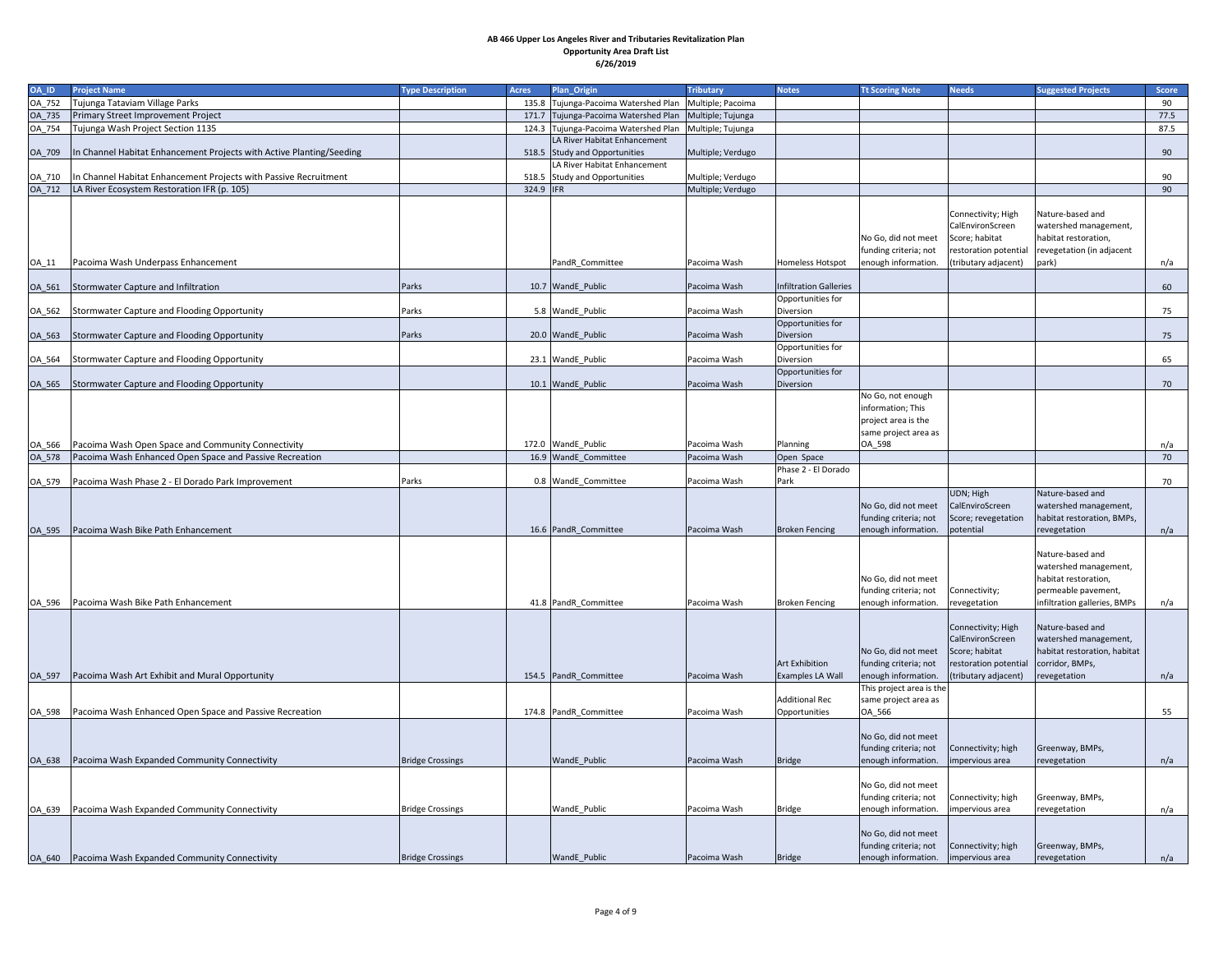| OA_ID   | <b>Project Name</b>                                                    | <b>Type Description</b>         | <b>Acres</b> | Plan_Origin                          | <b>Tributary</b> | <b>Notes</b>             | <b>Tt Scoring Note</b>           | <b>Needs</b>                           | <b>Suggested Projects</b>    | <b>Score</b> |
|---------|------------------------------------------------------------------------|---------------------------------|--------------|--------------------------------------|------------------|--------------------------|----------------------------------|----------------------------------------|------------------------------|--------------|
|         |                                                                        |                                 |              |                                      |                  |                          |                                  | Connectivity; high                     |                              |              |
|         |                                                                        |                                 |              |                                      |                  |                          | No Go, did not meet              | CalEnviroScreen                        |                              |              |
|         |                                                                        |                                 |              |                                      |                  |                          | funding criteria; not            | score; high                            | Greenway, BMPs,              |              |
| OA_648  | Pacoima Wash New Community Connectivity                                | <b>Bridge Crossings</b>         |              | <b>WandE</b> Committee               | Pacoima Wash     | <b>Future Bridge</b>     | enough information.              | impervious area                        | revegetation                 | n/a          |
| OA_649  | Pacoima Wash Green Street                                              | <b>Transportation corridors</b> |              | WandE_Committee                      | Pacoima Wash     | <b>Green Street</b>      |                                  |                                        |                              | 60           |
|         |                                                                        |                                 |              |                                      |                  |                          |                                  | Connectivity; High                     |                              |              |
|         |                                                                        |                                 |              |                                      |                  |                          | No Go, not enough                | CalEnvironScreen                       | Greenway, BMPs,              |              |
| OA_669  | Pacoima Wash Expanded Bike Path and Community Connectivity             | <b>Transportation corridors</b> |              | PandR_Committee                      | Pacoima Wash     | <b>Bike Path</b>         | information.                     | Score                                  | revegetation                 | n/a          |
|         |                                                                        |                                 |              |                                      |                  | Multi Use Equestrian     |                                  |                                        |                              |              |
| OA_670  | Pacoima Wash Expanded Multi-Use Trails                                 | <b>Transportation corridors</b> |              | PandR_Committee                      | Pacoima Wash     | <b>Trails</b>            |                                  |                                        |                              | 85           |
|         |                                                                        |                                 |              |                                      |                  |                          |                                  | Connectivity; high                     |                              |              |
|         |                                                                        |                                 |              |                                      |                  |                          |                                  | CalEnviroScreen                        |                              |              |
|         |                                                                        |                                 |              |                                      |                  |                          | No Go, not enough                | score; high                            | Greenway, BMPs,              |              |
| OA_671  | Pacoima Wash Expanded Community Connectivity                           | <b>Bridge Crossings</b>         |              | PandR Committee                      | Pacoima Wash     | <b>Desired Crossing</b>  | information.                     | impervious area                        | revegetation                 | n/a          |
| OA_684  | Arleta Neighborhood Retrofit                                           |                                 |              | 919.3 Tujunga-Pacoima Watershed Plan | Pacoima Wash     |                          |                                  |                                        |                              | 95           |
| OA_704  | Hansen Dam Link                                                        |                                 |              | 301.0 Pacoima Wash Vision Plan       | Pacoima Wash     |                          |                                  |                                        |                              | 87.5         |
| OA_716  | Lopez Debris Basin Conceptual Plan                                     |                                 | 288.1        | Plan                                 | Pacoima Wash     |                          |                                  |                                        |                              | 82.5         |
| OA_718  | Mission Hills Greenbelt                                                |                                 | 863.4        | Tujunga-Pacoima Watershed Plan       | Pacoima Wash     |                          |                                  |                                        |                              | 85           |
| OA_724  | Pacoima Greenway                                                       |                                 |              | 18.1 Pacoima Wash Vision Plan        | Pacoima Wash     |                          |                                  |                                        |                              | 80           |
| OA_728  | Pacoima Spreading Grounds Conceptual Plan                              |                                 | 170.9 Plan   |                                      | Pacoima Wash     |                          |                                  |                                        |                              | 65           |
| OA_729  | Pacoima Spreading Grounds Enhancements                                 |                                 | 896.7        | Tujunga-Pacoima Watershed Plan       | Pacoima Wash     |                          |                                  |                                        |                              | 87.5         |
| OA_730  | Pacoima Wash Recreation Trail                                          |                                 |              | 254.8 Tujunga-Pacoima Watershed Plan | Pacoima Wash     |                          |                                  |                                        |                              | 95           |
| OA_739  | Ritchie Valens Run - El Dorado Park                                    |                                 |              | 5.3 Plan                             | Pacoima Wash     |                          |                                  |                                        |                              | 80           |
| OA_740  | Ritchie Valens Run - Ritchie Valens Park Improvements                  |                                 |              | 7.8 Plan                             | Pacoima Wash     |                          |                                  |                                        |                              | 75           |
| OA_741  | Ritchie Valens Run - Telfair Botanical Garden                          |                                 |              | 4.6 Plan                             | Pacoima Wash     |                          |                                  |                                        |                              | 70           |
| OA_742  | San Fernando Run - Bradley Street Park                                 |                                 |              | $3.6$ Plan                           | Pacoima Wash     |                          |                                  |                                        |                              | 70           |
| OA_743  | San Fernando Run - Gateway Park and Youth Rec Park                     |                                 |              | 14.4 Plan                            | Pacoima Wash     |                          |                                  |                                        |                              | 85           |
| OA_744  | San Fernando Run - Main Greenway Trail                                 |                                 |              | 7.2 $Plan$                           | Pacoima Wash     |                          |                                  |                                        |                              | 70           |
|         | OA_746 Swap Meet Run - 8th St Recreation Park                          |                                 |              | 2.7 $Plan$                           | Pacoima Wash     |                          |                                  |                                        |                              | 65           |
| OA_747  | Swap Meet Run - Foothill Community Garden                              |                                 |              | $1.7$ Plan                           | Pacoima Wash     |                          |                                  |                                        |                              | 65           |
| OA_748  | Swap Meet Run - Glenoaks Retail Development                            |                                 |              | 21.0 Plan                            | Pacoima Wash     |                          |                                  |                                        |                              | 60           |
| OA_749  | Swap Meet Run - LAUSD Academy High School                              |                                 |              | 16.2 Plan                            | Pacoima Wash     |                          |                                  |                                        |                              | 65           |
| OA_750  | Sylmar Greenway                                                        |                                 | 885.5        | Pacoima Wash Vision Plan             | Pacoima Wash     |                          |                                  |                                        |                              | 85           |
| OA_758  | Van Nuys Boulevard Pocket Parks                                        |                                 |              | 398.4 Tujunga-Pacoima Watershed Plan | Pacoima Wash     |                          |                                  |                                        |                              | 90           |
|         |                                                                        |                                 |              |                                      |                  |                          |                                  |                                        |                              |              |
|         |                                                                        |                                 |              |                                      |                  |                          |                                  | Connectivity; High<br>CalEnvironScreen | Nature-based and             |              |
|         |                                                                        |                                 |              |                                      |                  |                          | No Go, did not meet              | Score; habitat                         | watershed management,        |              |
|         |                                                                        |                                 |              |                                      |                  |                          | funding criteria; not            | restoration potential                  | habitat restoration, habitat |              |
| $OA_8$  | Pacoima Wash Expanded Bike Path and Community Connectivity             |                                 |              | <b>WandE</b> Committee               | Pacoima Wash     | <b>Provide Access</b>    | enough information.              | (tributary adjacent)                   | corridor, revegetation       | n/a          |
|         |                                                                        |                                 |              |                                      |                  |                          |                                  |                                        |                              |              |
|         |                                                                        |                                 |              |                                      |                  |                          | No Go, does not meet             |                                        | Habitat restoration, trails, |              |
| $OA_10$ | Tujunga Wash Expanded Multi-Use Trail and Community Connectivity       |                                 |              | 0 WandE Committee                    | Tujunga Wash     | <b>Equestrian Access</b> | funding requirement              |                                        | revegetation                 | n/a          |
|         |                                                                        |                                 |              |                                      |                  |                          |                                  |                                        |                              |              |
|         |                                                                        |                                 |              |                                      |                  |                          |                                  | High CalEnviroScreen                   |                              |              |
|         |                                                                        |                                 |              |                                      |                  | Light Rail - 2 Year      | No Go, does not meet Score; High |                                        | BMPs along street, green     |              |
| $OA_2$  | Tujunga Wash Expanded Community Connectivity                           |                                 |              | 0 WandE Public                       | Tujunga Wash     | Connectivity             | funding requirement              | impervious area                        | street                       | n/a          |
|         |                                                                        |                                 |              |                                      |                  |                          |                                  |                                        |                              |              |
|         |                                                                        |                                 |              |                                      |                  |                          |                                  |                                        | Detention basin,             |              |
|         |                                                                        |                                 |              |                                      |                  |                          |                                  |                                        | active/passive recreation,   |              |
|         |                                                                        |                                 |              |                                      |                  |                          |                                  | High CalEnviroScreen                   | river park, native           |              |
|         |                                                                        |                                 |              |                                      |                  |                          |                                  | Score; high                            | vegetation, revegetation,    |              |
|         |                                                                        |                                 |              |                                      |                  |                          | No Go, not enough                | impervious area,                       | habitat restoration,         |              |
| OA_583  | Tujunga Wash Open Space, Connectivity, and Stormwater Capture          |                                 |              | 11.8 WandE_Public                    | Tujunga Wash     | Acquistion               | information                      | connectivity                           | wetland, trails              | n/a          |
|         |                                                                        |                                 |              |                                      |                  |                          |                                  |                                        | Detention basin,             |              |
|         |                                                                        |                                 |              |                                      |                  |                          |                                  |                                        | active/passive recreation,   |              |
|         |                                                                        |                                 |              |                                      |                  |                          |                                  | High CalEnviroScreen                   | river park, native           |              |
|         |                                                                        |                                 |              |                                      |                  |                          |                                  | Score; high                            | vegetation, revegetation,    |              |
|         |                                                                        |                                 |              |                                      |                  |                          | No Go, not enough                | impervious area,                       | habitat restoration,         |              |
|         | OA_584   Tujunga Wash Open Space, Connectivity, and Stormwater Capture |                                 |              | 34.2 WandE_Public                    | Tujunga Wash     | Acquistion               | information                      | connectivity                           | wetland, trails              | n/a          |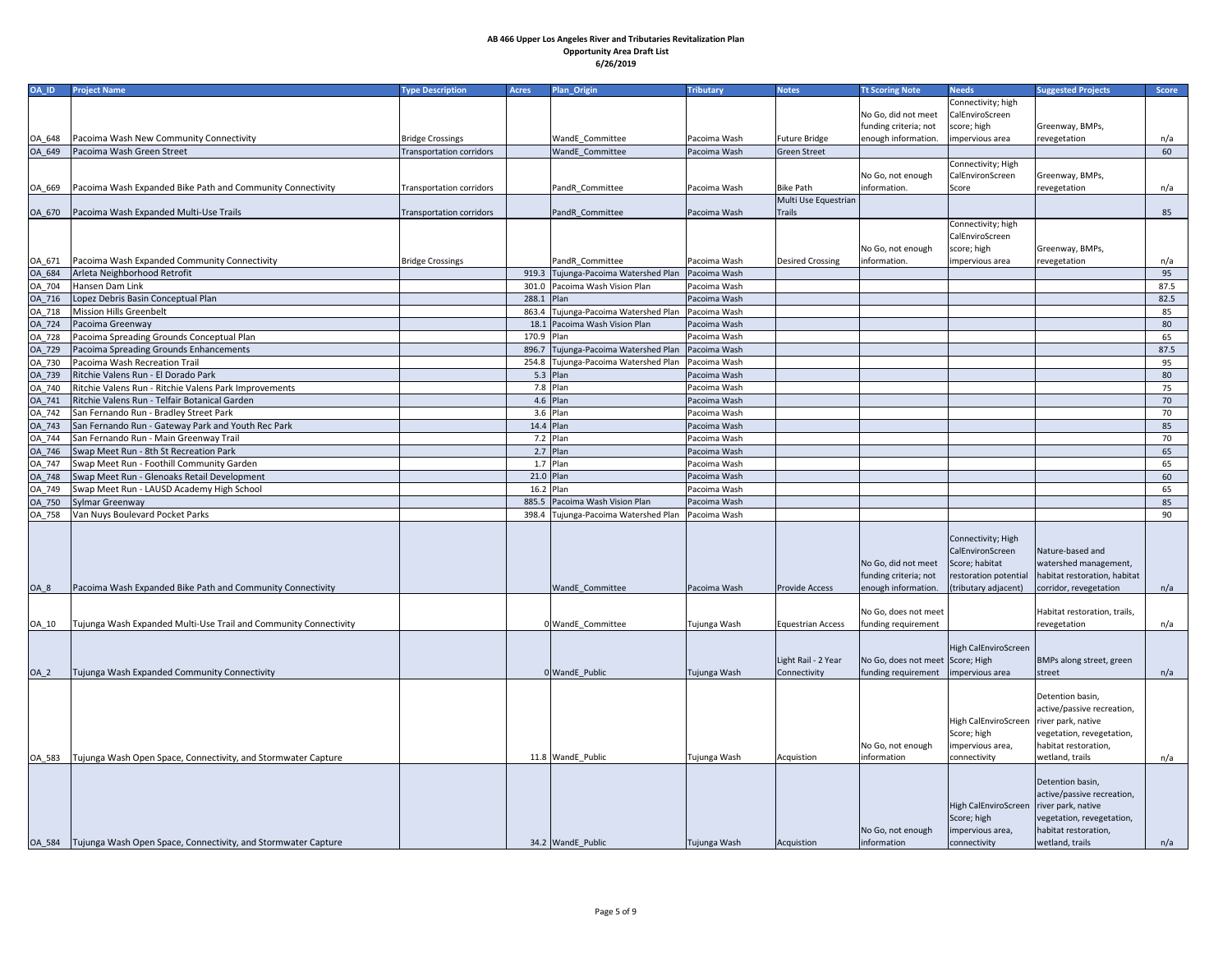| OA_ID  | <b>Project Name</b>                                                    | <b>Type Description</b>  | <b>Acres</b> | <b>Plan_Origin</b>    | <b>Tributary</b> | <b>Notes</b>                           | <b>Tt Scoring Note</b>                                                                                                                    | <b>Needs</b>                                                                                 | <b>Suggested Projects</b>                                                                                                                                                                  | Score |
|--------|------------------------------------------------------------------------|--------------------------|--------------|-----------------------|------------------|----------------------------------------|-------------------------------------------------------------------------------------------------------------------------------------------|----------------------------------------------------------------------------------------------|--------------------------------------------------------------------------------------------------------------------------------------------------------------------------------------------|-------|
| OA_585 | Tujunga Wash Open Space, Connectivity, and Stormwater Capture          |                          |              | 29.1 WandE Public     | Tujunga Wash     | Acquistion                             | No Go, not enough<br>information                                                                                                          | High CalEnviroScreen   river park, native<br>Score; high<br>impervious area,<br>connectivity | Detention basin,<br>active/passive recreation,<br>vegetation, revegetation,<br>habitat restoration,<br>wetland, trails                                                                     | n/a   |
|        | OA_586   Tujunga Wash Open Space, Connectivity, and Stormwater Capture |                          |              | 18.4 WandE_Public     | Tujunga Wash     | Acquistion                             | No Go, not enough<br>information                                                                                                          | High CalEnviroScreen   river park, native<br>Score; high<br>impervious area,<br>connectivity | Detention basin,<br>active/passive recreation,<br>vegetation, revegetation,<br>habitat restoration,<br>wetland, trails                                                                     | n/a   |
| OA_587 | Stormwater Capture and Flooding Opportunity                            |                          |              | 2.5 WandE_Public      | Tujunga Wash     | Stormwater<br>Opportunities            | Assumed stormwater<br>storage/treatment<br>project                                                                                        |                                                                                              |                                                                                                                                                                                            | 40    |
|        | OA_588 Stormwater Capture and Flooding Opportunity                     |                          |              | 2.6 WandE_Public      | Tujunga Wash     | Stormwater<br>Opportunities            | Assumed stormwater<br>storage/treatment<br>project                                                                                        |                                                                                              |                                                                                                                                                                                            | 40    |
| OA_589 | Stormwater Capture and Infiltration                                    |                          |              | 4.6 WandE_Public      | Tujunga Wash     | Parking                                | Assumed stormwater<br>storage/treatment<br>project                                                                                        |                                                                                              |                                                                                                                                                                                            | 50    |
| OA_599 | Tujunga Wash Enhanced Open Space and Passive Recreation                |                          |              | 189.4 PandR_Committee | Tujunga Wash     | <b>Additional Rec</b><br>Opportunities |                                                                                                                                           |                                                                                              |                                                                                                                                                                                            | 95    |
| OA_600 | Tujunga Wash Stormwater Capture and Infiltration                       |                          |              | 2.7 PandR Committee   | Tujunga Wash     | Flooding                               | No Go, not enough<br>information                                                                                                          | UDN, High<br>CalEnviroScreen Score BMPs along streets                                        |                                                                                                                                                                                            | n/a   |
| OA_601 | Tujunga Wash Stormwater Capture and Infiltration                       |                          |              | 0.4 PandR Committee   | Tujunga Wash     | Flooding                               | No Go, not enough<br>information                                                                                                          | UDN, High<br>CalEnviroScreen Score BMPs along streets                                        |                                                                                                                                                                                            | n/a   |
| OA_602 | Tujunga Wash Stormwater Capture and Infiltration                       |                          |              | 1.0 PandR_Committee   | Tujunga Wash     | Flooding                               | No Go, not enough<br>information                                                                                                          | UDN, High<br>CalEnviroScreen Score BMPs along streets                                        |                                                                                                                                                                                            | n/a   |
| OA_641 | Tujunga Wash New Community Connectivity                                | Transportation corridors |              | - WandE_Public        | Tujunga Wash     | Trail - Idea to Extend                 |                                                                                                                                           |                                                                                              |                                                                                                                                                                                            | 85    |
| OA_650 | Improved Community Connectivity and Expanded Stormwater Capture        | Transportation corridors |              | WandE_Public          | Tujunga Wash     | <b>Great Streets</b>                   | Assumed "green<br>street"                                                                                                                 |                                                                                              |                                                                                                                                                                                            | 55    |
| OA_651 | Tujunga Wash Expanded Community Connectivity                           | <b>Bridge Crossings</b>  |              | <b>WandE</b> Public   | Tujunga Wash     | <b>Wider Bridge</b>                    | No Go, does not meet Within 100-yr<br>funding requirement.<br>Site included within<br>LitReview Project<br>OA_754<br>No Go, does not meet | floodplain, High<br>CalEnviroScreen<br>Score, High<br>impervious area                        | Greenway along tributary,<br>passive recreation,<br>revegation, habitat<br>corridor/restoration along<br>tributary, native planting,<br>underground storage tanks<br>adjacent to tributary | n/a   |
|        | OA_652   Tujunga Wash Expanded Community Connectivity                  | <b>Bridge Crossings</b>  | $\sim$       | WandE_Public          | Tujunga Wash     | <b>Wider Bridge</b>                    | funding requirement.<br>Redundant OA of<br>OA_651. Feature was<br>removed from<br>shapefile.                                              |                                                                                              |                                                                                                                                                                                            | n/a   |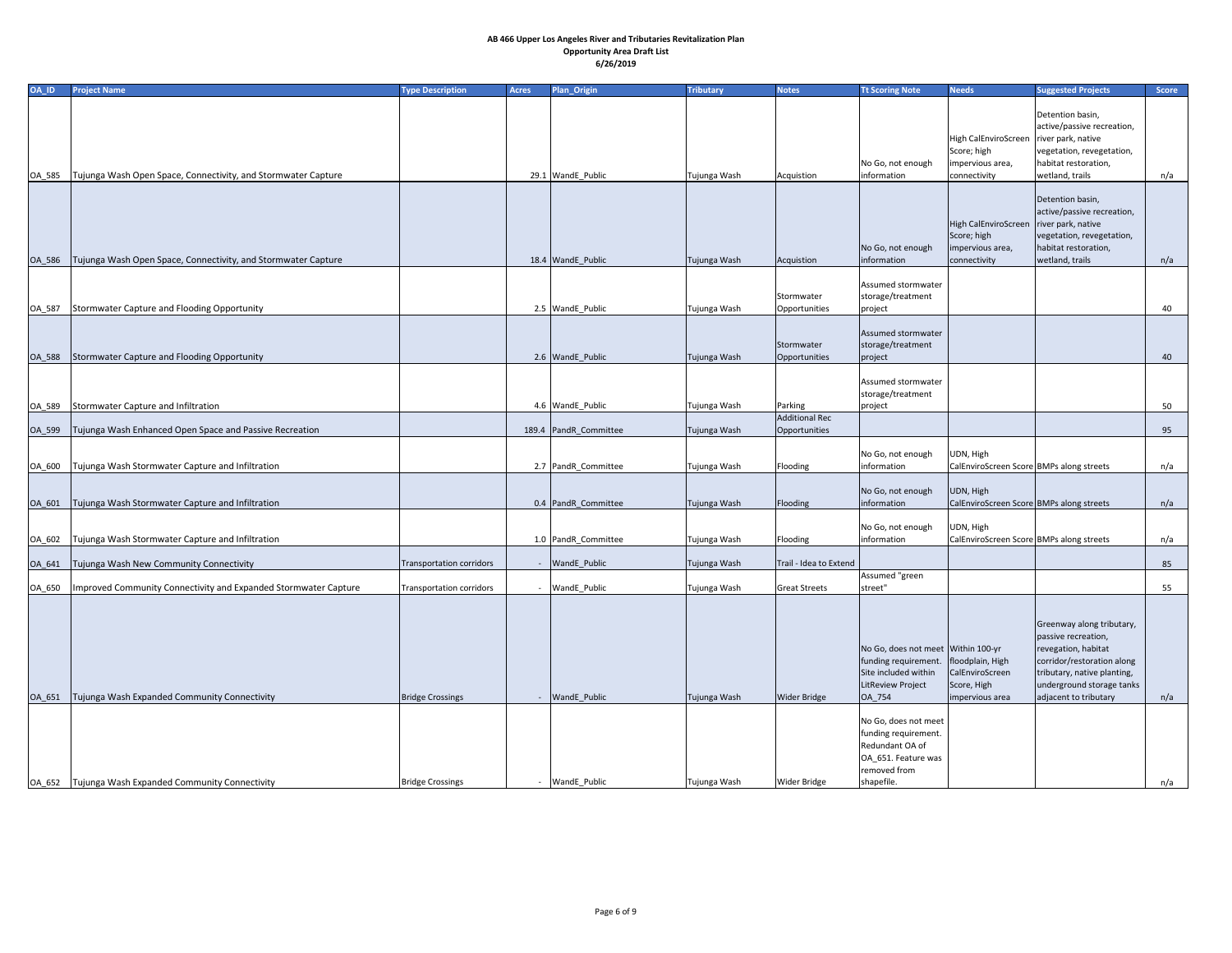| OA_ID         | <b>Project Name</b>                                   | <b>Type Description</b> | <b>Acres</b> | <b>Plan_Origin</b>  | <b>Tributary</b> | <b>Notes</b>        | <b>Tt Scoring Note</b>                                                                                               | <b>Needs</b>                                                                     | <b>Suggested Projects</b>                                                                                                              | Score |
|---------------|-------------------------------------------------------|-------------------------|--------------|---------------------|------------------|---------------------|----------------------------------------------------------------------------------------------------------------------|----------------------------------------------------------------------------------|----------------------------------------------------------------------------------------------------------------------------------------|-------|
|               |                                                       |                         |              |                     |                  |                     |                                                                                                                      |                                                                                  |                                                                                                                                        |       |
|               |                                                       |                         |              |                     |                  |                     | No Go, does not meet<br>funding requirement.<br>Site included within                                                 | Within 100-yr                                                                    | Greenway along tributary,<br>passive recreation<br>improvements, revegation,<br>habitat corridor/restoration<br>along tributary,       |       |
|               |                                                       |                         |              |                     |                  |                     | LitReview Project                                                                                                    |                                                                                  | floodplain, UDN, High underground storage tanks                                                                                        |       |
| <b>OA_653</b> | Tujunga Wash Expanded Community Connectivity          | <b>Bridge Crossings</b> | $\sim$       | <b>WandE</b> Public | Tujunga Wash     | <b>Wider Bridge</b> | OA_754                                                                                                               | CalEnviroScreen Score adjacent to tributary                                      |                                                                                                                                        | n/a   |
| OA_654        | Tujunga Wash Expanded Community Connectivity          | <b>Bridge Crossings</b> | $\sim$       | WandE_Public        | Tujunga Wash     | <b>Wider Bridge</b> | No Go, does not meet<br>funding requirement.<br>Redundant OA of<br>OA_653. Feature was<br>removed from<br>shapefile. |                                                                                  |                                                                                                                                        | n/a   |
|               |                                                       |                         |              |                     |                  |                     |                                                                                                                      |                                                                                  |                                                                                                                                        |       |
| <b>OA_655</b> | Tujunga Wash Expanded Community Connectivity          | <b>Bridge Crossings</b> |              | WandE_Public        | Tujunga Wash     | <b>Wider Bridge</b> | No Go, does not meet<br>funding requirement.<br>Site included within<br>LitReview Project<br>OA_754                  | Within 100-yr<br>floodplain, High<br>CalEnviroScreen score adjacent to tributary | BMPs along tributary,<br>revegation, habitat<br>corridor/restoration along<br>tributary, native planting,<br>underground storage tanks | n/a   |
|               |                                                       |                         |              |                     |                  |                     |                                                                                                                      |                                                                                  |                                                                                                                                        |       |
|               |                                                       |                         |              | WandE_Public        | Tujunga Wash     | <b>Wider Bridge</b> | No Go, does not meet<br>funding requirement.<br>Site included within<br>LitReview Project                            |                                                                                  | Greenway along tributary,<br>passive recreation<br>improvements, revegation,<br>High CalEnviroScreen   habitat corridor/restoration    |       |
|               | OA_656   Tujunga Wash Expanded Community Connectivity | <b>Bridge Crossings</b> |              |                     |                  |                     | OA_754                                                                                                               | score                                                                            | along tributary                                                                                                                        | n/a   |
| OA_657        | Tujunga Wash Expanded Community Connectivity          | <b>Bridge Crossings</b> |              | <b>WandE</b> Public | Tujunga Wash     | <b>Wider Bridge</b> | No Go, does not meet UDN, High<br>funding requirement   CalEnviroScreen Score along tributary                        |                                                                                  | Greenway along tributary,<br>passive recreation<br>improvements, revegation,<br>habitat corridor/restoration                           | n/a   |
|               |                                                       |                         |              |                     |                  |                     | No Go, does not meet<br>funding requirement.<br>Redundant OA of<br>OA_657. Feature was<br>removed from               |                                                                                  |                                                                                                                                        |       |
| OA_658        | Tujunga Wash Expanded Community Connectivity          | <b>Bridge Crossings</b> |              | WandE_Public        | Tujunga Wash     | <b>Wider Bridge</b> | shapefile.                                                                                                           |                                                                                  |                                                                                                                                        | n/a   |
| <b>OA_659</b> | Tujunga Wash New Community Connectivity               | <b>Bridge Crossings</b> |              | - WandE_Public      | Tujunga Wash     | Bridge Potential    | No Go, does not meet<br>funding requirement                                                                          | Connectivity                                                                     | Greenway along tributary,<br>passive recreation<br>improvements, revegation,<br>habitat corridor/restoration<br>along tributary        | n/a   |
|               | OA_660   Tujunga Wash Expanded Community Connectivity | <b>Bridge Crossings</b> |              | WandE_Public        | Tujunga Wash     | <b>Wider Bridge</b> | No Go, does not meet<br>funding requirement Connectivity                                                             |                                                                                  | Greenway along tributary,<br>passive recreation<br>improvements, revegation,<br>habitat corridor/restoration<br>along tributary        | n/a   |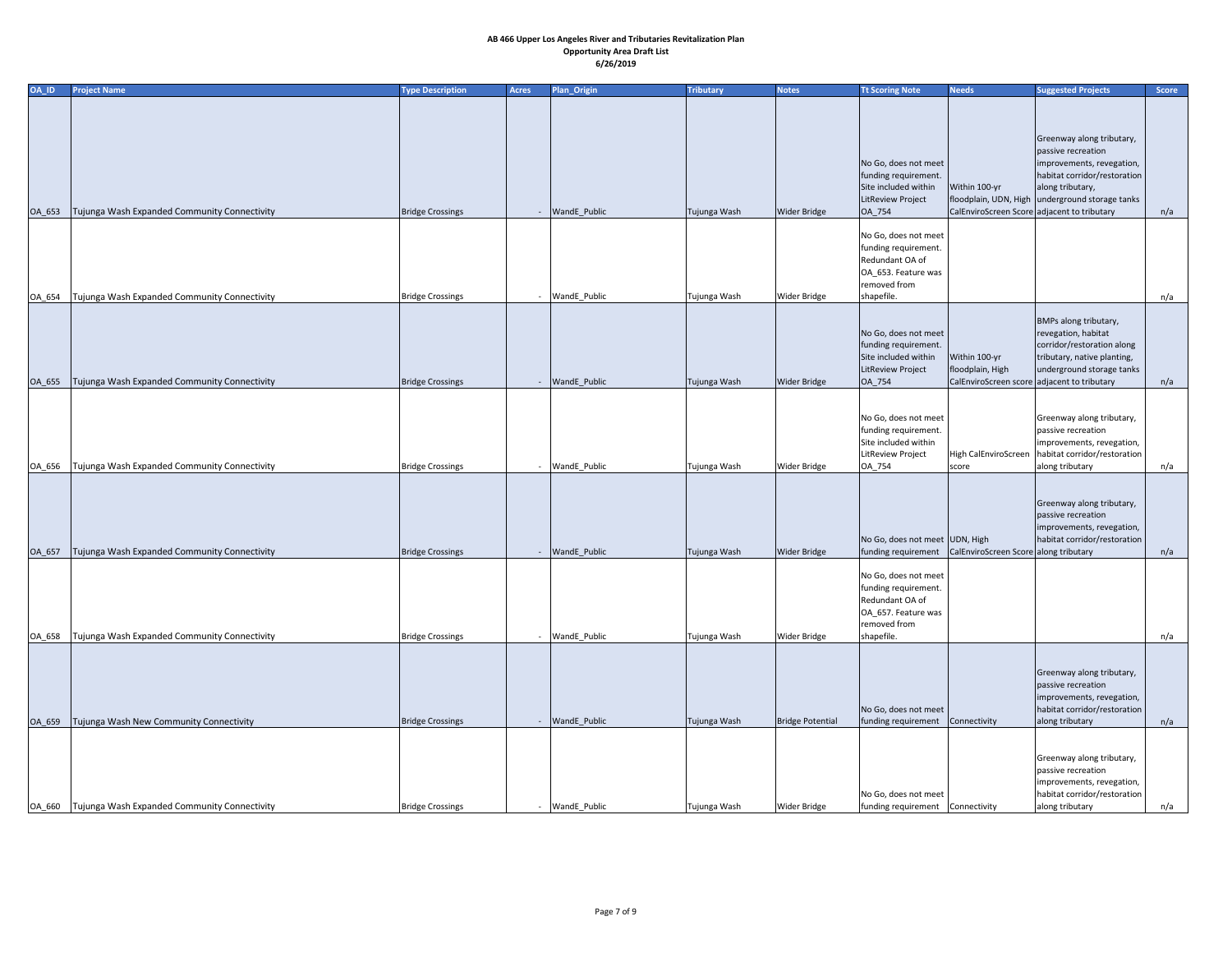| <b>Suggested Projects</b><br>Greenway along tributary,<br>passive recreation<br>improvements, revegation,<br>habitat corridor/restoration<br>No Go, does not meet<br>Tujunga Wash Expanded Community Connectivity<br><b>Bridge Crossings</b><br>- WandE_Public<br>Tujunga Wash<br><b>Wider Bridge</b><br>funding requirement<br>Connectivity<br>along tributary<br>OA_661 | n/a        |
|---------------------------------------------------------------------------------------------------------------------------------------------------------------------------------------------------------------------------------------------------------------------------------------------------------------------------------------------------------------------------|------------|
|                                                                                                                                                                                                                                                                                                                                                                           |            |
|                                                                                                                                                                                                                                                                                                                                                                           |            |
|                                                                                                                                                                                                                                                                                                                                                                           |            |
|                                                                                                                                                                                                                                                                                                                                                                           |            |
|                                                                                                                                                                                                                                                                                                                                                                           |            |
|                                                                                                                                                                                                                                                                                                                                                                           |            |
|                                                                                                                                                                                                                                                                                                                                                                           |            |
|                                                                                                                                                                                                                                                                                                                                                                           |            |
| Greenway along tributary,                                                                                                                                                                                                                                                                                                                                                 |            |
| passive recreation                                                                                                                                                                                                                                                                                                                                                        |            |
| improvements, revegation,                                                                                                                                                                                                                                                                                                                                                 |            |
| habitat corridor/restoration<br>No Go, does not meet<br>Tujunga Wash Expanded Community Connectivity<br>- WandE_Public<br><b>Bridge Crossings</b><br>Tujunga Wash<br><b>Wider Bridge</b><br>funding requirement<br>Connectivity<br>along tributary<br>OA_662                                                                                                              | n/a        |
|                                                                                                                                                                                                                                                                                                                                                                           |            |
|                                                                                                                                                                                                                                                                                                                                                                           |            |
| Greenway along tributary,                                                                                                                                                                                                                                                                                                                                                 |            |
| passive recreation,                                                                                                                                                                                                                                                                                                                                                       |            |
| revegation, habitat                                                                                                                                                                                                                                                                                                                                                       |            |
| corridor/restoration along                                                                                                                                                                                                                                                                                                                                                |            |
| tributary, native planting,                                                                                                                                                                                                                                                                                                                                               |            |
| underground storage tanks<br>No Go, does not meet<br>Tujunga Wash Expanded Community Connectivity<br><b>Bridge Crossings</b><br>- WandE_Public<br>Tujunga Wash<br><b>Wider Bridge</b><br>funding requirement<br>Connectivity<br>OA_663<br>adjacent to tributary                                                                                                           | n/a        |
|                                                                                                                                                                                                                                                                                                                                                                           |            |
|                                                                                                                                                                                                                                                                                                                                                                           |            |
| Greenway along tributary,                                                                                                                                                                                                                                                                                                                                                 |            |
| passive recreation,                                                                                                                                                                                                                                                                                                                                                       |            |
| revegation, habitat                                                                                                                                                                                                                                                                                                                                                       |            |
| corridor/restoration along                                                                                                                                                                                                                                                                                                                                                |            |
| tributary, native planting,                                                                                                                                                                                                                                                                                                                                               |            |
| No Go, does not meet<br>underground storage tanks<br>Tujunga Wash Expanded Community Connectivity<br>WandE_Public<br><b>Wider Bridge</b><br><b>Bridge Crossings</b><br>Tujunga Wash<br>Connectivity<br>adjacent to tributary<br>OA_664<br>funding requirement<br>$\sim$                                                                                                   | n/a        |
|                                                                                                                                                                                                                                                                                                                                                                           |            |
| No Go, does not meet                                                                                                                                                                                                                                                                                                                                                      |            |
| funding requirement.                                                                                                                                                                                                                                                                                                                                                      |            |
| Redundant OA of                                                                                                                                                                                                                                                                                                                                                           |            |
| OA_664. Feature was                                                                                                                                                                                                                                                                                                                                                       |            |
| removed from                                                                                                                                                                                                                                                                                                                                                              |            |
| Tujunga Wash Expanded Community Connectivity<br>shapefile.<br><b>Bridge Crossings</b><br>WandE_Public<br>Tujunga Wash<br><b>Wider Bridge</b><br>OA_665<br>$\sim$                                                                                                                                                                                                          | n/a        |
|                                                                                                                                                                                                                                                                                                                                                                           |            |
| Greenway along tributary,                                                                                                                                                                                                                                                                                                                                                 |            |
| passive recreation,                                                                                                                                                                                                                                                                                                                                                       |            |
| revegation, habitat                                                                                                                                                                                                                                                                                                                                                       |            |
| corridor/restoration along                                                                                                                                                                                                                                                                                                                                                |            |
| tributary, native planting,                                                                                                                                                                                                                                                                                                                                               |            |
| underground storage tanks<br>No Go, does not meet                                                                                                                                                                                                                                                                                                                         |            |
| Tujunga Wash New Community Connectivity<br><b>Bridge Crossings</b><br>- WandE_Public<br>Tujunga Wash<br>Potential Bridge<br>funding requirement<br>UDN, connectivity<br>adjacent to tributary<br>OA_666                                                                                                                                                                   | n/a        |
|                                                                                                                                                                                                                                                                                                                                                                           |            |
| Greenway along tributary,                                                                                                                                                                                                                                                                                                                                                 |            |
| passive recreation                                                                                                                                                                                                                                                                                                                                                        |            |
| improvements, revegation,                                                                                                                                                                                                                                                                                                                                                 |            |
| habitat corridor/restoration<br>No Go, does not meet                                                                                                                                                                                                                                                                                                                      |            |
| Pacoima Wash Expanded Community Connectivity<br>- PandR_Committee<br><b>Bridge Crossings</b><br>Tujunga Wash<br><b>SPARC Bridge</b><br>funding requirement<br>along tributary<br>OA_672<br>Connectivity                                                                                                                                                                   | n/a        |
| 154.3 Tujunga-Pacoima Watershed Plan<br>Boulevard Pit Enhancement Project<br>Tujunga Wash<br>OA_689                                                                                                                                                                                                                                                                       | 75         |
| CBS-Viacom Radio Community Park<br>18.1 Tujunga-Pacoima Watershed Plan<br>OA_692<br>Tujunga Wash<br>Grace Community Church of the Valley Parking Retrofit<br>11.9 Tujunga-Pacoima Watershed Plan<br>OA_701<br>Tujunga Wash                                                                                                                                                | 60<br>82.5 |
| Hansen Dam Water Conservation and Supply<br>1,329.6 Tujunga-Pacoima Watershed Plan<br>Tujunga Wash<br>OA_705                                                                                                                                                                                                                                                              | 60         |
| Hansen Dam Wildlife Lake Improvement<br>Tujunga-Pacoima Watershed Plan   Tujunga Wash<br>OA_706<br>603.6                                                                                                                                                                                                                                                                  | 85         |
| OA_707   Hansen Golf Course Water Recycling Project<br>192.6 Tujunga-Pacoima Watershed Plan Tujunga Wash                                                                                                                                                                                                                                                                  | 42.5       |